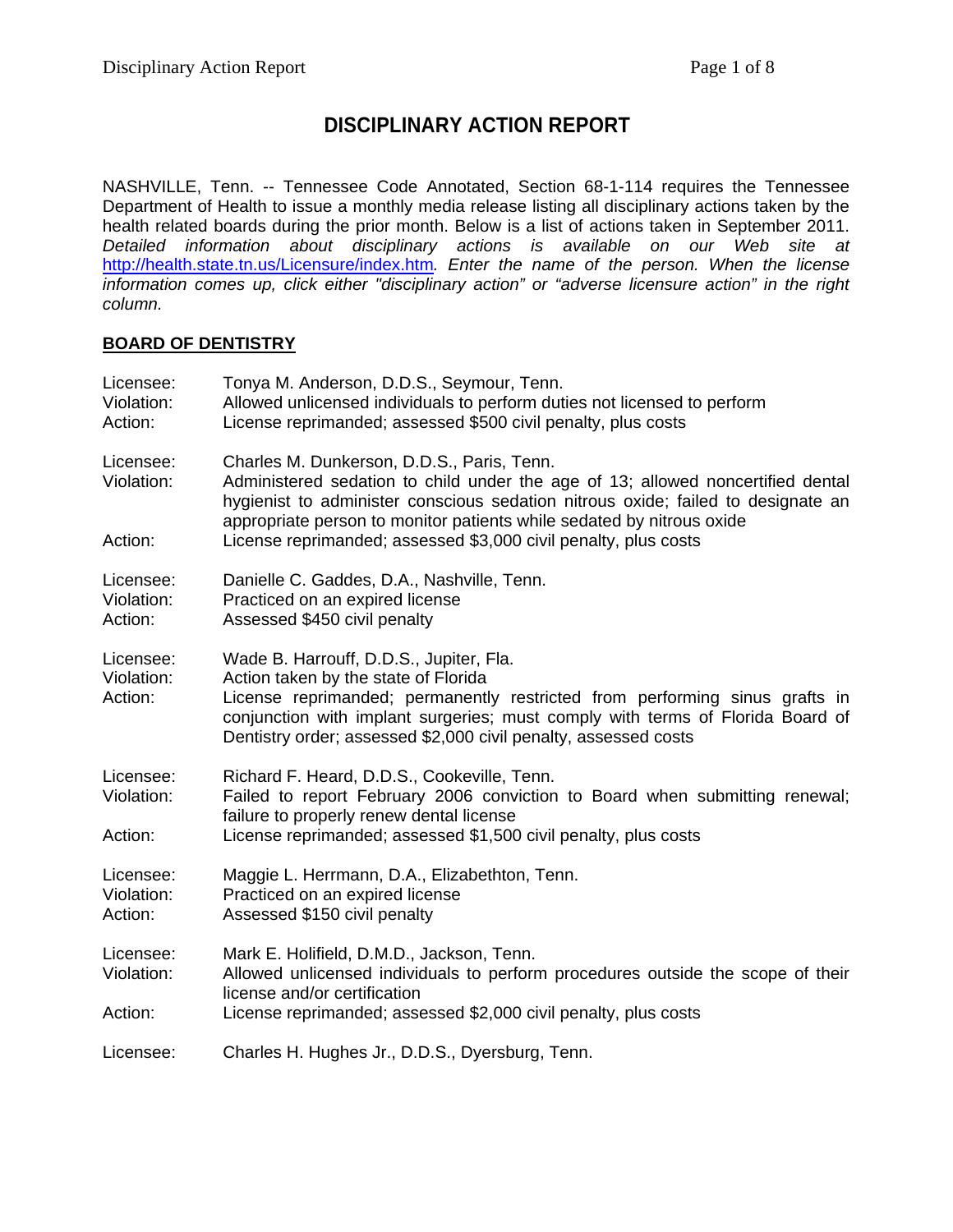| Violation: | Failed to follow guidelines for the administration of conscious sedation nitrous<br>oxide; allowed noncertified dental assistant to administer conscious sedation<br>nitrous oxide; failed to designate an appropriate person to monitor patients while<br>sedated by nitrous oxide. |
|------------|--------------------------------------------------------------------------------------------------------------------------------------------------------------------------------------------------------------------------------------------------------------------------------------|
| Action:    | License reprimanded; assessed \$3,000ivil penalty, plus costs                                                                                                                                                                                                                        |
| Licensee:  | Kimberly K. Maldonado, D.A., Nashville, Tenn.                                                                                                                                                                                                                                        |
| Violation: | Failed to properly maintain sufficient continuing education credits                                                                                                                                                                                                                  |
| Action:    | Assessed \$150 civil penalty; must submit 24 continuing education credits                                                                                                                                                                                                            |
| Licensee:  | Cassandra L. Meyers, D.A., Chattanooga. Tenn.                                                                                                                                                                                                                                        |
| Violation: | Practiced on an expired license                                                                                                                                                                                                                                                      |
| Action:    | Assessed \$100 civil penalty                                                                                                                                                                                                                                                         |
| Licensee:  | Caroline A. Sandlin, D.H., Memphis. Tenn.                                                                                                                                                                                                                                            |
| Violation: | Practiced on an expired license                                                                                                                                                                                                                                                      |
| Action:    | Assessed \$375 civil penalty                                                                                                                                                                                                                                                         |
| Licensee:  | Loren B. Stringfellow, D.D.S., Rogers, Ark.                                                                                                                                                                                                                                          |
| Violation: | Failed to properly maintain sufficient continuing education credits                                                                                                                                                                                                                  |
| Action:    | Assessed \$600 civil penalty; must submit 28 continuing education credits                                                                                                                                                                                                            |

#### **BOARD OF DIETITIAN/NUTRITIONIST EXAMINERS**

| Licensee:  | Angela J. Davis, Diet/Nutr., Jackson, Tenn. |
|------------|---------------------------------------------|
| Violation: | Practicing on an expired license            |
| Action:    | Assessed \$200 civil penalty                |

### **BOARD OF EMERGENCY MEDICAL SERVICES**

Licensee: Laura M. Acres, EMT-IV, Knoxville, Tenn.

Violation: Unauthorized use or removal of narcotics, drugs, supplies or equipment from any ambulance, health care facility, school, institution or other work place location Action: License placed on probation for two years or duration of monitoring contract with the

Tennessee Professional Assistance Program, whichever is longer.

Licensee: Robert C. Barker, EMT-IV, Kingston, Tenn.

Violation: Habitual intoxication or personal misuse of any drugs or the use of intoxicating liquors, narcotics, controlled substances or other drugs or stimulants in such a manner as to adversely affect the delivery, performance or activities in the care of patients requiring medical care; unauthorized use or removal of narcotics, drugs, supplies or equipment from any ambulance, health care facility, school, institution or other work place location; making false statements or representations, being guilty of fraud or deceit in obtaining authorization; failure to report patient care which accurately reflects the evaluation and treatment of each patient; engaging in acts of dishonesty which relate to the practice of emergency medical care; accepting and performing, or attempting to perform, professional responsibilities which the licensee knows, or has reason to know, he is not competent to perform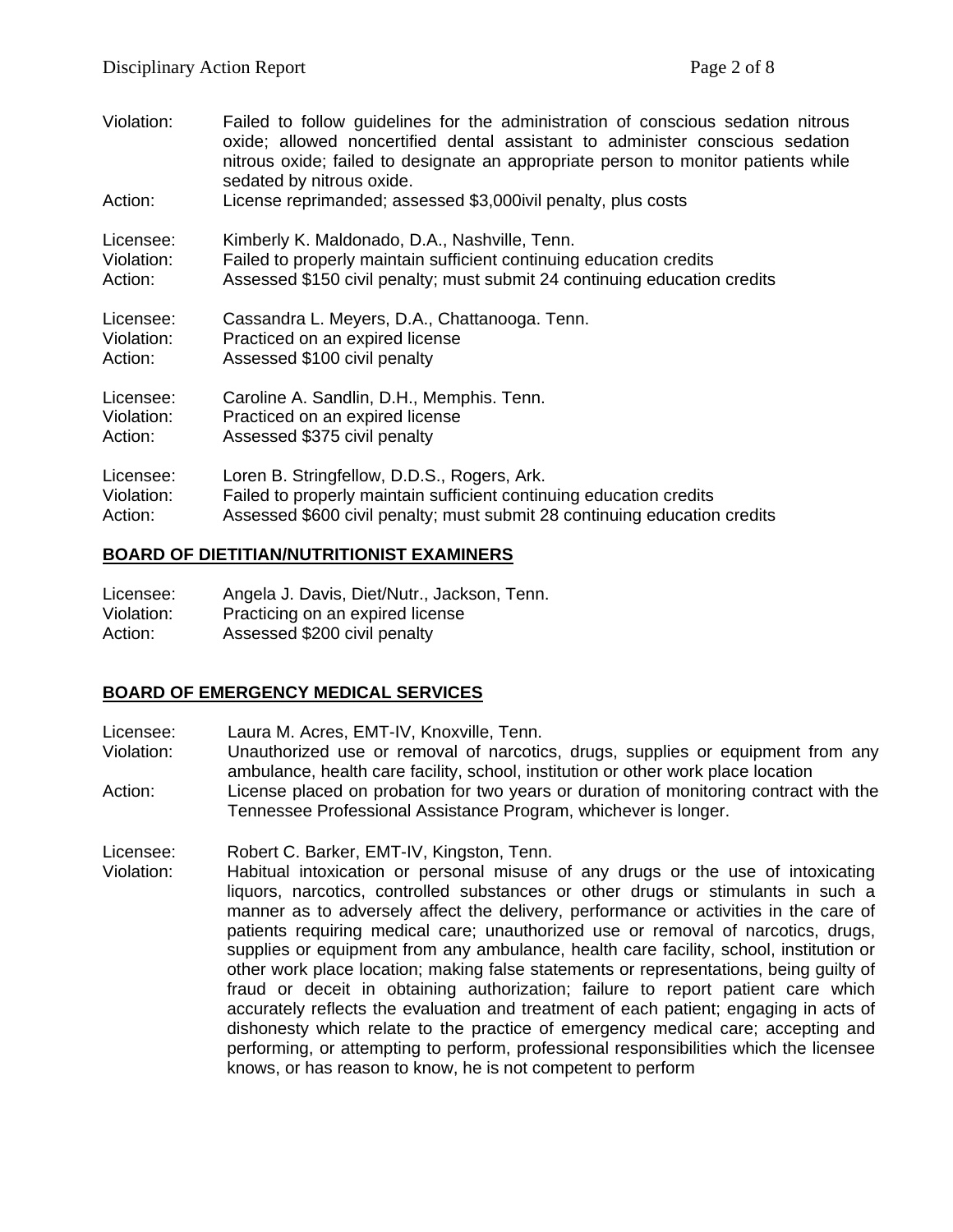Action: License suspended to run concurrent with criminal conviction or a minimum of two years from April 20, 2011; must meet certain terms and conditions

Licensee: Bledsoe County EMS Service, Pikeville, Tenn.

- Violation: Delegating, assisting, or advising a person to perform professional responsibilities or procedures when the licensee knows, or has reason to know that such person is not qualified by training, experience or license to perform such procedures Action: License placed on probation for three months; assessed \$3,150 civil penalty
- Licensee: Coffee County EMS Service, Manchester, Tenn.
- Violation: Delegating, assisting, or advising a person to perform professional responsibilities or procedures when the licensee knows, or has reason to know that such person is not qualified by training, experience or license to perform such procedures Action: License placed on probation for three months; assessed \$650 civil penalty
- 
- Licensee: Joann E. Dean, EMT-IV, Memphis, Tenn. Violation: Habitual intoxication or personal misuse of any drugs or the use of intoxicating liquors, narcotics, controlled substances or other drugs or stimulants in such a manner as to adversely affect the delivery, performance or activities in the care of the patients requiring medical care; performing or attempting emergency care techniques or procedures without proper permission, license, certification, training, medical direction, or otherwise engaging in unethical practices or conduct
- Action: License voluntarily surrendered/revoked
- Licensee: David Eaton, EMT-P, Rockwood, Tenn.
- Violation: Performing or attempting emergency care techniques or procedures without proper permission, license, certification, training, medical direction. Or otherwise engaging in unethical practices or conduct; failing to submit an application, required documentation, or fee by the established expiration date Action: License reprimanded; assessed \$200 civil penalty

Licensee: Kenneth J. Montgomery, EMT-B, Arlington, Tenn.

- Violation: Making false statements or representations, being guilty of fraud or deceit in obtaining authorization; abandoning or neglecting a patient requiring emergency care following the assumption of duty; performing or attempting emergency care techniques without proper permission, license, certification, training, medical direction or otherwise engaging in unethical practices or conduct.
- Action: License placed on probation for three years; must submit three hours of continuing education credits; assessed \$200 civil penalty

### **BOARD OF MEDICAL EXAMINERS**

Licensee: Neil O. Chamberlain, M.D., Columbia, Tenn.

Violation: Unprofessional, dishonorable or unethical conduct; prescribed or dispensed drugs without obtaining a sufficient medial history, physical examinations, and/or diagnostic testing to justify the medical necessity and/or duration of the medications

Action: License retired; must meet certain terms and conditions if reactivated; assessed costs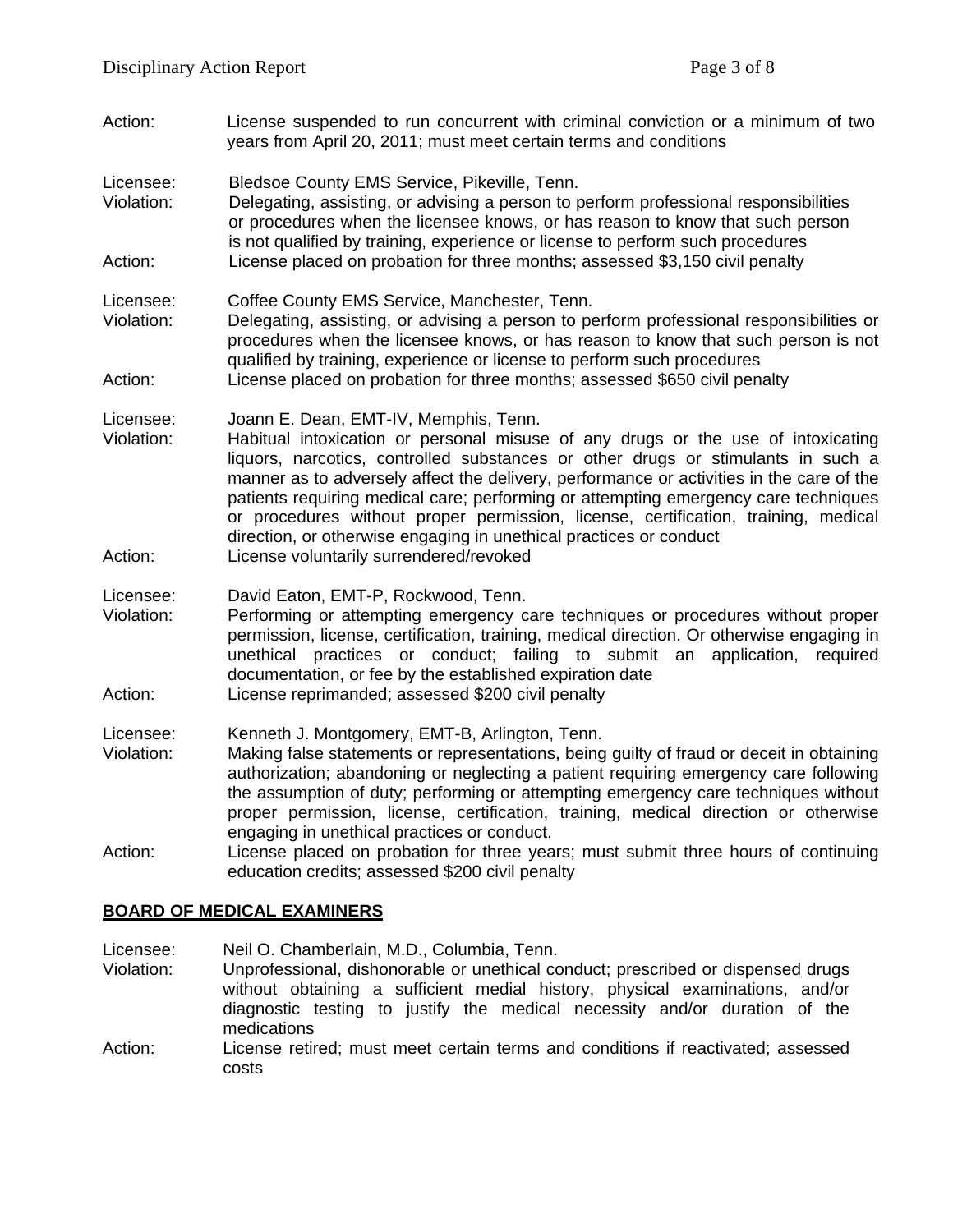| Licensee:                          | Brian K. Collier, M.D., Knoxville, Tenn.                                                                                                                                                                                                    |
|------------------------------------|---------------------------------------------------------------------------------------------------------------------------------------------------------------------------------------------------------------------------------------------|
| Violation:                         | Unprofessional, dishonorable or unethical conduct                                                                                                                                                                                           |
| Action:                            | License reprimanded; assessed \$1,000 civil penalty, plus costs                                                                                                                                                                             |
| Licensee:<br>Violation:            | David G. Crawford, M.D., Memphis, Tenn.<br>Unprofessional conduct; making false statements or representations in obtaining<br>admission to practice                                                                                         |
| Action:                            | License reprimanded; assessed \$500 civil penalty; plus costs                                                                                                                                                                               |
| Licensee:                          | Pamela L. Gray, X-ray Op., Crossville, Tenn.                                                                                                                                                                                                |
| Violation:                         | Failed to properly maintain sufficient continuing education credits                                                                                                                                                                         |
| Action:                            | Assessed \$200 civil penalty; must submit 10 continuing education credits                                                                                                                                                                   |
| Licensee:<br>Violation:            | Gary S. Hayes, M.D., Jasper, Tenn.<br>Dispensing, prescribing or otherwise distributing controlled substances not<br>medically necessary, advisable or justified for a diagnosed condition; failed to<br>maintain accurate patient records  |
| Action:                            | License placed on probation for no less than five years; must meet certain terms<br>and conditions; assessed \$16,000 civil penalty, plus costs                                                                                             |
| Licensee:                          | Warren T. Hill, M.D., Goodlettsville, Tenn.                                                                                                                                                                                                 |
| Violation:                         | Unprofessional, dishonorable or unethical conduct                                                                                                                                                                                           |
| Action:                            | License voluntary surrender/revoked; assessed costs                                                                                                                                                                                         |
| Licensee:                          | Mohamed Z. Knefati, M.D., Eads, Tenn.                                                                                                                                                                                                       |
| Violation:                         | Failed to properly maintain sufficient continuing education credits                                                                                                                                                                         |
| Action:                            | Assessed \$400 civil penalty; must submit 20 continuing education credits                                                                                                                                                                   |
| Licensee:                          | Lawson P. McNary, M.D., Forest Hills, Ky.                                                                                                                                                                                                   |
| Violation:                         | Action taken by the state of Kentucky                                                                                                                                                                                                       |
| Action:                            | License reprimanded; must meet terms of Kentucky order; assessed costs                                                                                                                                                                      |
| Licensee:                          | Edward L. Mosley, M.D., Chattanooga, Tenn.                                                                                                                                                                                                  |
| Violation:                         | Action taken by the state of Virginia                                                                                                                                                                                                       |
| Action:                            | License reprimanded; assessed costs                                                                                                                                                                                                         |
| Licensee:                          | Robert W. Osteen, M.D., Maryville, Tenn.                                                                                                                                                                                                    |
| Violation:                         | Violation of board order                                                                                                                                                                                                                    |
| Action:                            | License surrendered/revoked, assessed costs                                                                                                                                                                                                 |
| Licensee:<br>Violation:<br>Action: | Todd V. Robinson, M.D., Memphis, Tenn.<br>Failed to maintain sufficient continuing education credits<br>Must submit amount of continuing education hours he is lacking; must submit ten<br>additional hours; assessed \$1,600 civil penalty |
| Licensee:                          | Joy Vest, X-ray Op., Dandridge, Tenn.                                                                                                                                                                                                       |
| Violation:                         | Failed to maintain sufficient continuing education credits                                                                                                                                                                                  |
| Action:                            | Must submit amount of continuing education hours she is lacking; must submit ten                                                                                                                                                            |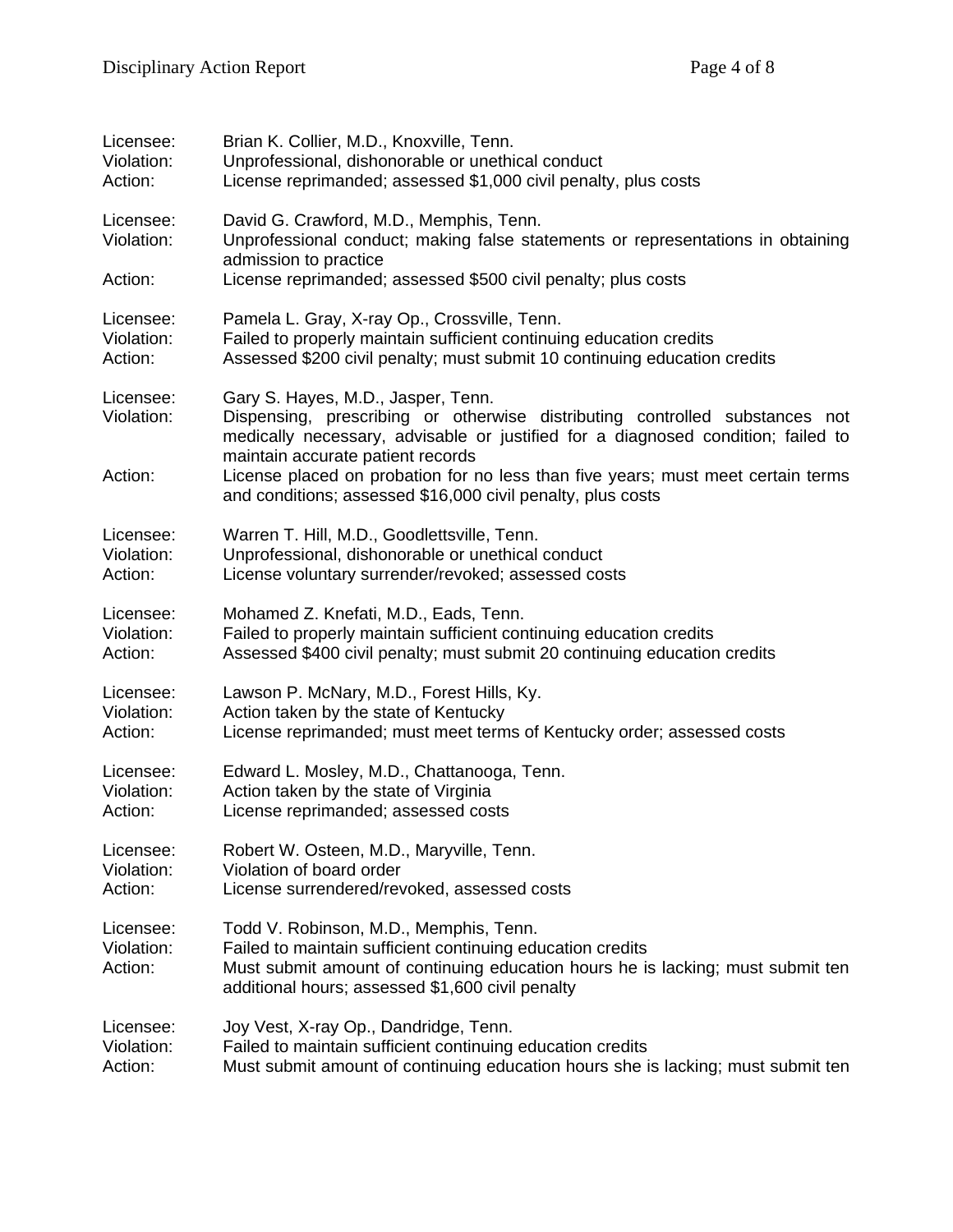additional hours; assessed \$400 civil penalty

### **BOARD OF NURSING**

| Licensee:  | Tammy L. Alderman, R.N., Lewisburg, Tenn.                  |
|------------|------------------------------------------------------------|
| Violation: | Failed to pay student loan                                 |
| Action:    | License suspended                                          |
| Licensee:  | Angela R. Austin, L.P.N., Huntingdon, Tenn.                |
| Violation: | Failed to pay student loan                                 |
| Action:    | License suspended                                          |
| Licensee:  | Elizabeth A. Berry (Browand-Berry), L.P.N., Jackson, Tenn. |
| Violation: | Failed to pay student loan                                 |
| Action:    | License suspended                                          |
| Licensee:  | Sarah E. Cannon, L.P.N., Murfreesboro, Tenn.               |
| Violation: | Failed to pay student loan                                 |
| Action:    | License suspended                                          |
| Licensee:  | Sara K. Hardin, R.N., Franklin, Tenn.                      |
| Violation: | Failed to pay student loan                                 |
| Action:    | License suspended                                          |
| Licensee:  | Patricia Sitatshisi Moyo, L.P.N., Antioch, Tenn.           |
| Violation: | Failed to pay student loan                                 |
| Action:    | License suspended                                          |
| Licensee:  | Rebecca A Rains (Nance-Pipkin), R.N., Chapel Hill, Tenn.   |
| Violation: | Failed to pay student loan                                 |
| Action:    | License suspended                                          |
| Licensee:  | Sybil R. Smith, L.P.N., Crossville, Tenn.                  |
| Violation: | Failed to pay student loan                                 |
| Action:    | License suspended                                          |
|            |                                                            |

# **BOARD OF PHARMACY**

| Licensee:<br>Violation:<br>Action: | A&A Home Health Equipment, Inc., Bartlett, Tenn.<br>Failed to have valid Tennessee manufacture wholesaler distributor license<br>Assessed \$50 civil penalty |
|------------------------------------|--------------------------------------------------------------------------------------------------------------------------------------------------------------|
| Licensee:                          | Family Home Health Care, Inc., Florence, Ala.                                                                                                                |
| Violation:                         | Failed to notify the Tennessee State Board of Pharmacy as to the closure of its<br>facility                                                                  |
| Action:                            | Assessed \$500 civil penalty                                                                                                                                 |
| Licensee:                          | Home Medical Products, Inc., Bolivar, Tenn.                                                                                                                  |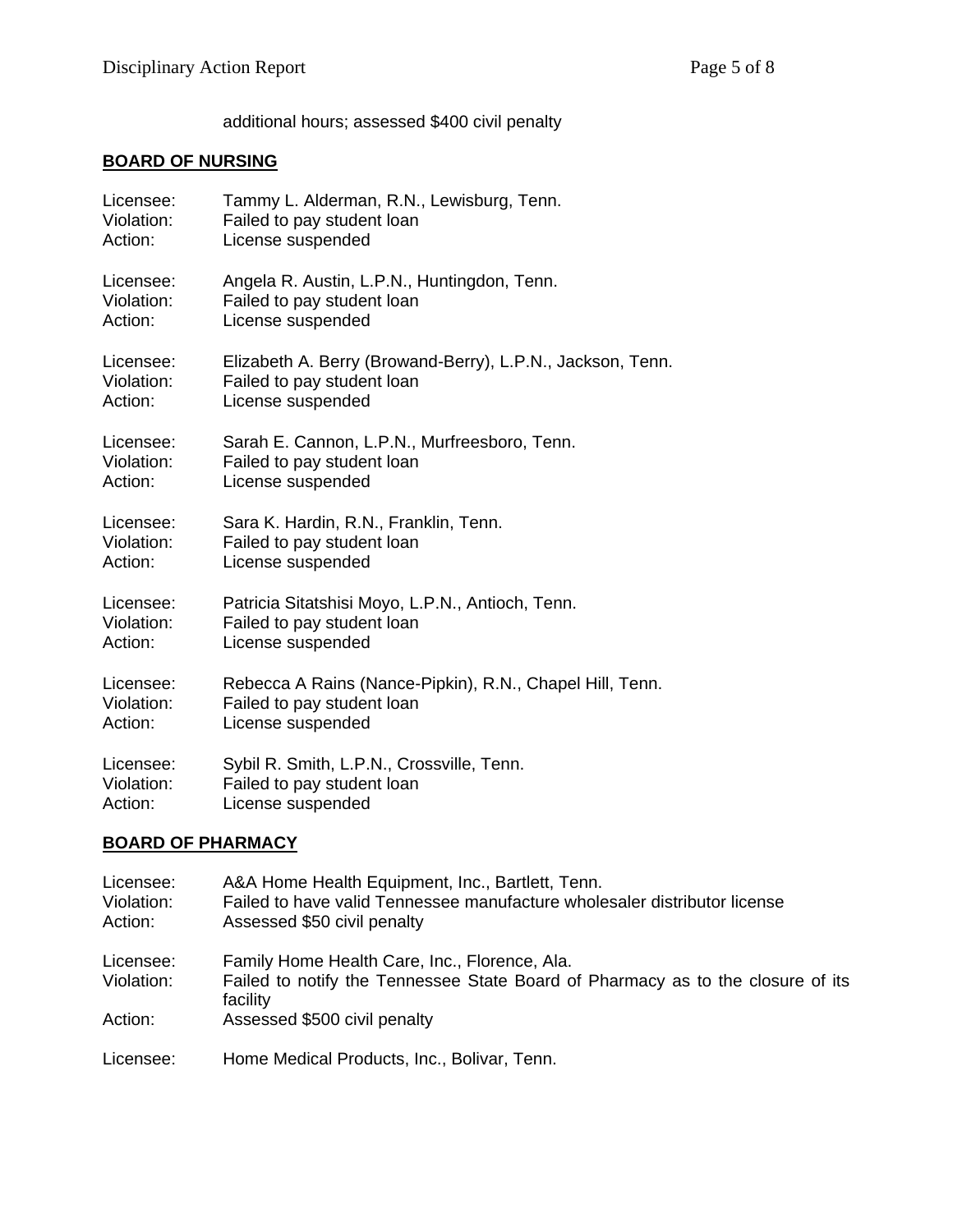| Violation:                         | Failed to have valid Tennessee manufacture wholesaler distributor license                                                                                                                |
|------------------------------------|------------------------------------------------------------------------------------------------------------------------------------------------------------------------------------------|
| Action:                            | Assessed \$50 civil penalty                                                                                                                                                              |
| Licensee:                          | Nekisha F. Humphrey, R.T., Lavergne, Tenn.                                                                                                                                               |
| Violation:                         | Removed controlled substances without authorization from a licensed prescriber                                                                                                           |
| Action:                            | <b>Registration revoked</b>                                                                                                                                                              |
| Licensee:                          | Carissa S. Lynch, D.Ph., Franklin, Tenn.                                                                                                                                                 |
| Violation:                         | Allowed an individual to work as a pharmacy technician without proper registration                                                                                                       |
| Action:                            | Assessed \$100 civil penalty                                                                                                                                                             |
| Licensee:                          | Phillip C. Moss, D.Ph., Mt. Juliet, Tenn.                                                                                                                                                |
| Violation:                         | Addicted to the use of alcohol, narcotics or other drugs                                                                                                                                 |
| Action:                            | License indefinitely suspended                                                                                                                                                           |
| Licensee:                          | Katherine L. Nola, D.Ph., Burns, Tenn.                                                                                                                                                   |
| Violation:                         | Addicted to the use of alcohol, narcotics or other drugs                                                                                                                                 |
| Action:                            | License indefinitely suspended                                                                                                                                                           |
| Licensee:                          | Brenda L. Tate, D.Ph., Franklin, Tenn.                                                                                                                                                   |
| Violation:                         | Addicted to the use of alcohol, narcotics or other drugs                                                                                                                                 |
| Action:                            | License indefinitely suspended                                                                                                                                                           |
| Licensee:<br>Violation:<br>Action: | Walgreens Pharmacy # 6985, Lakeland, Tenn.<br>Failed to perform patient counseling to patients or patient caregivers in<br>accordance with board rules<br>Assessed \$3,000 civil penalty |

#### **BOARD OF LICENSED PROFESSIONAL COUNSELORS, LICENSED MARITAL AND FAMILY THERAPISTS AND LICENSED CLINICAL PASTORAL THERAPISTS**

| Licensee:  | Charlotte W. Fisher, L.P.C., Memphis, Tenn.                                 |
|------------|-----------------------------------------------------------------------------|
| Violation: | Failed to properly maintain sufficient continuing education credits         |
| Action:    | Assessed \$200 civil penalty; must submit six continuing education credits  |
| Licensee:  | Lori K. Gilmore, L.P.C., Nashville, Tenn.                                   |
| Violation: | Failed to properly maintain sufficient continuing education credits         |
| Action:    | Assessed \$200 civil penalty; must submit 20 continuing education credits   |
| Licensee:  | Anne-Marie Hall, L.P.C., Murfreesboro, Tenn.                                |
| Violation: | Failed to properly maintain sufficient continuing education credits         |
| Action:    | Assessed \$200 civil penalty; must submit four continuing education credits |
| Licensee:  | Elizabeth J. Moseley, L.P.C., Cleveland, Tenn.                              |
| Violation: | Failed to properly maintain sufficient continuing education credits         |
| Action:    | Assessed \$200 civil penalty; must submit 3.5 continuing education credits  |
| Licensee:  | Tynya D. Patton, L.P.C., Nashville, Tenn.                                   |
| Violation: | Failed to properly maintain sufficient continuing education credits         |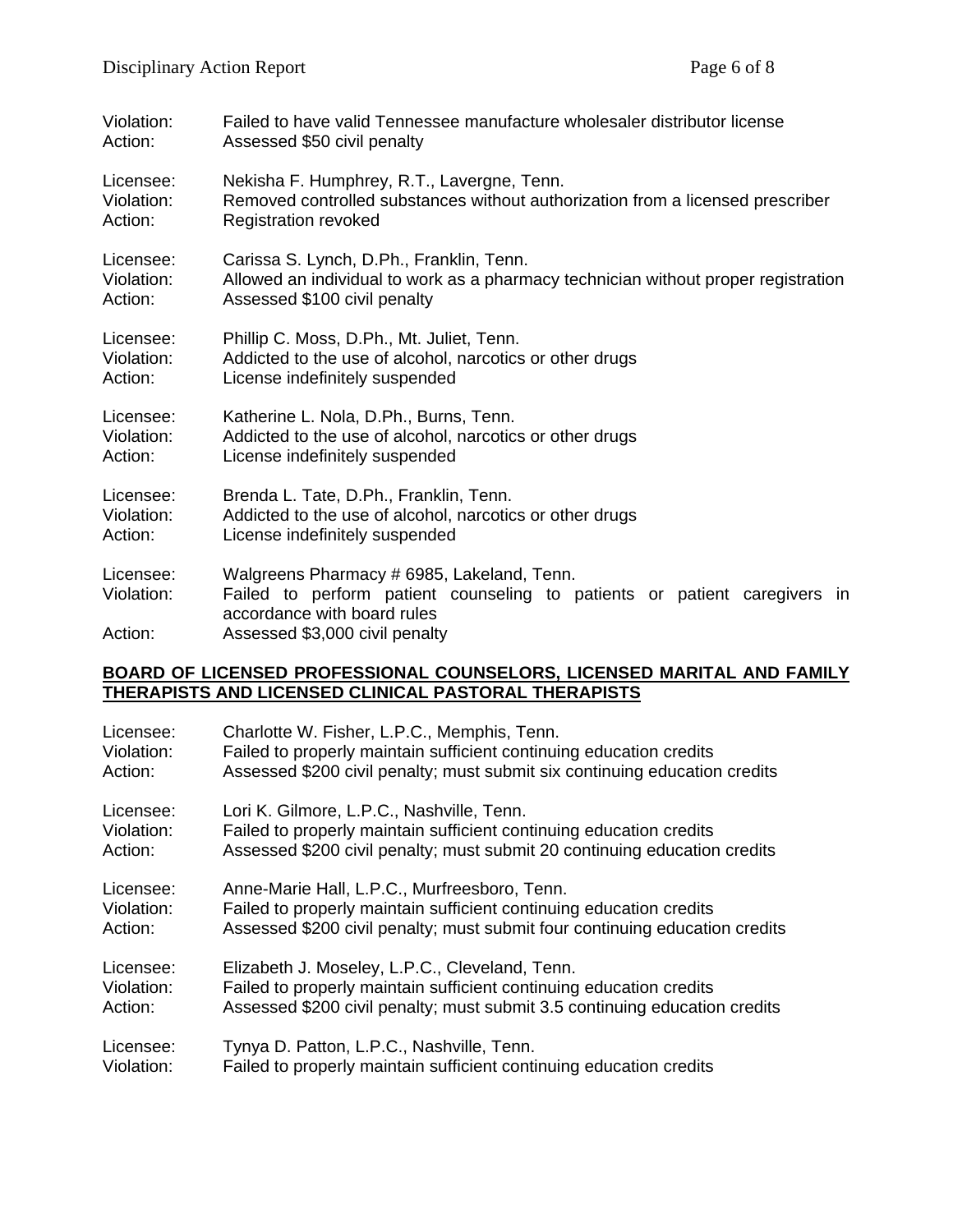| Action:    | Assessed \$200 civil penalty; must submit four continuing education credits |
|------------|-----------------------------------------------------------------------------|
| Licensee:  | Elizabeth A. Phillips, L.P.C., Brattleboro, Vt.                             |
| Violation: | Failed to properly maintain sufficient continuing education credits         |
| Action:    | Assessed \$200 civil penalty; must submit four continuing education credits |
| Licensee:  | Evan W. Sexton, L.P.C., Nashville, Tenn.                                    |
| Violation: | Failed to properly maintain sufficient continuing education credits         |
| Action:    | Assessed \$200 civil penalty; must submit 20 continuing education credits   |
| Licensee:  | Charles S. Thompson, L.M.F.T., Bristol, Tenn.                               |
| Violation: | Failed to properly maintain sufficient continuing education credits         |
| Action:    | Assessed \$200 civil penalty; must submit four continuing education credits |
| Licensee:  | Stephen D. William, L.P.C., Franklin, Tenn.                                 |
| Violation: | Failed to properly maintain sufficient continuing education credits         |
| Action:    | Assessed \$200 civil penalty; must submit six continuing education credits  |
| Licensee:  | Michelle K. Wilson, L.P.C., Knoxville, Tenn.                                |
| Violation: | Failed to properly maintain sufficient continuing education credits         |
| Action:    | Assessed \$200 civil penalty; must submit one continuing education credit   |

# **BOARD OF EXMAINERS IN PSYCHOLOGY**

| Licensee:  | David M. Deason, Ph.D., Memphis, Tenn.                                      |
|------------|-----------------------------------------------------------------------------|
| Violation: | Failed to properly maintain sufficient continuing education credits         |
| Action:    | Assessed \$100 civil penalty; must submit six continuing education credits  |
| Licensee:  | Joan F. Dermon, Ph.D., Memphis, Tenn.                                       |
| Violation: | Failed to properly maintain sufficient continuing education credits         |
| Action:    | Assessed \$100 civil penalty; must submit six continuing education credits  |
| Licensee:  | Oren M. Ellis, P.E., Talbott, Tenn.                                         |
| Violation: | Failed to properly maintain sufficient continuing education credits         |
| Action:    | Assessed \$100 civil penalty; must submit four continuing education credits |
| Licensee:  | LaShaunda P. Massey, Ph.D., Memphis, Tenn.                                  |
| Violation: | Failed to properly maintain sufficient continuing education credits         |
| Action:    | Assessed \$100 civil penalty; must submit 40 continuing education credits   |
| Licensee:  | Thomas W. Pedersen, Ph. D., Ringgold, Ga.                                   |
| Violation: | Failed to properly maintain sufficient continuing education credits         |
| Action:    | Assessed \$100 civil penalty; must submit 40 continuing education credits   |
| Licensee:  | Michael E. Rohr, P.E., Somerville, Tenn.                                    |
| Violation: | Failed to properly maintain sufficient continuing education credits         |
| Action:    | Assessed \$100 civil penalty; must submit four continuing education credits |
| Licensee:  | Terri E. Thompson P.E., Hendersonville, Tenn.                               |